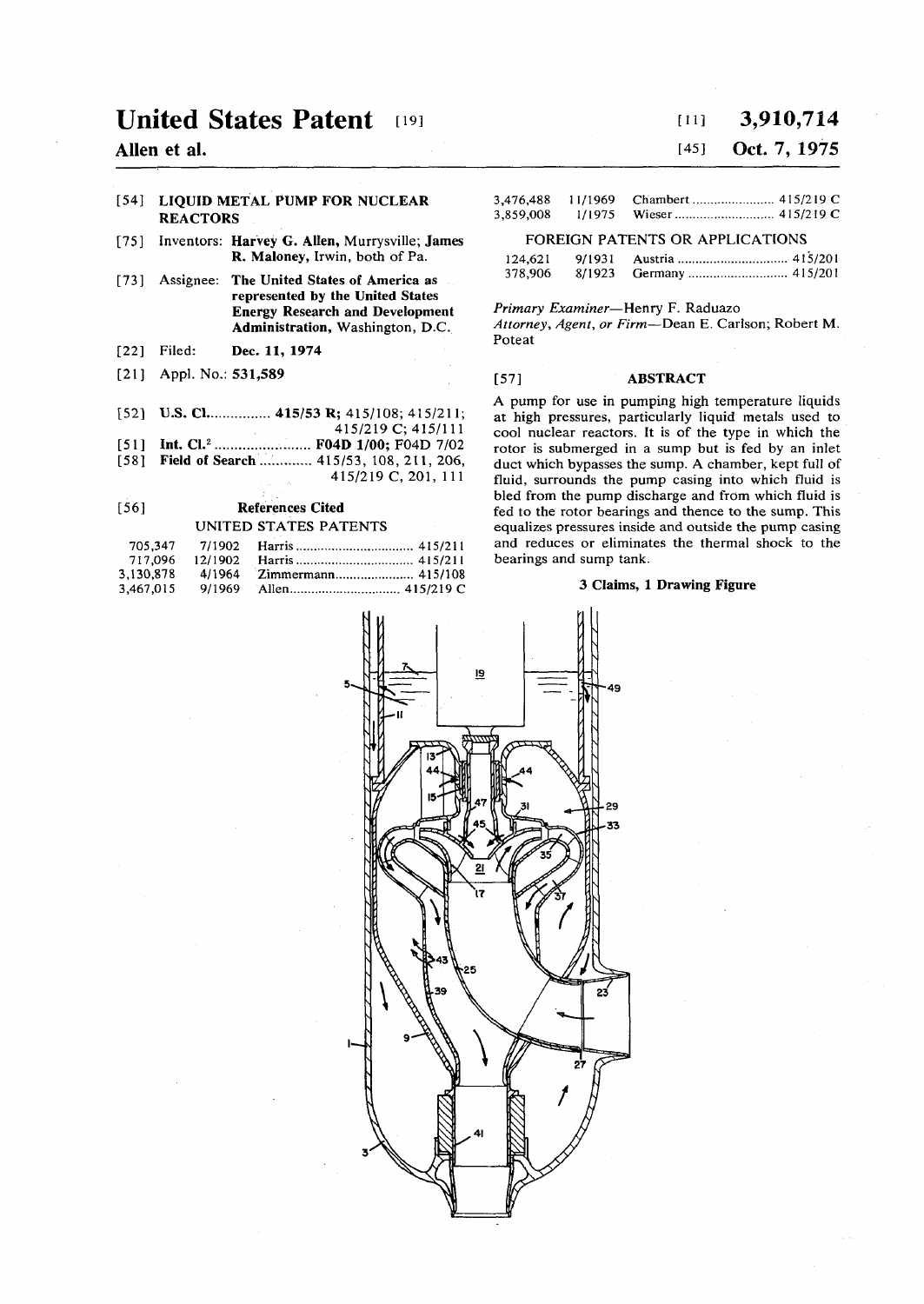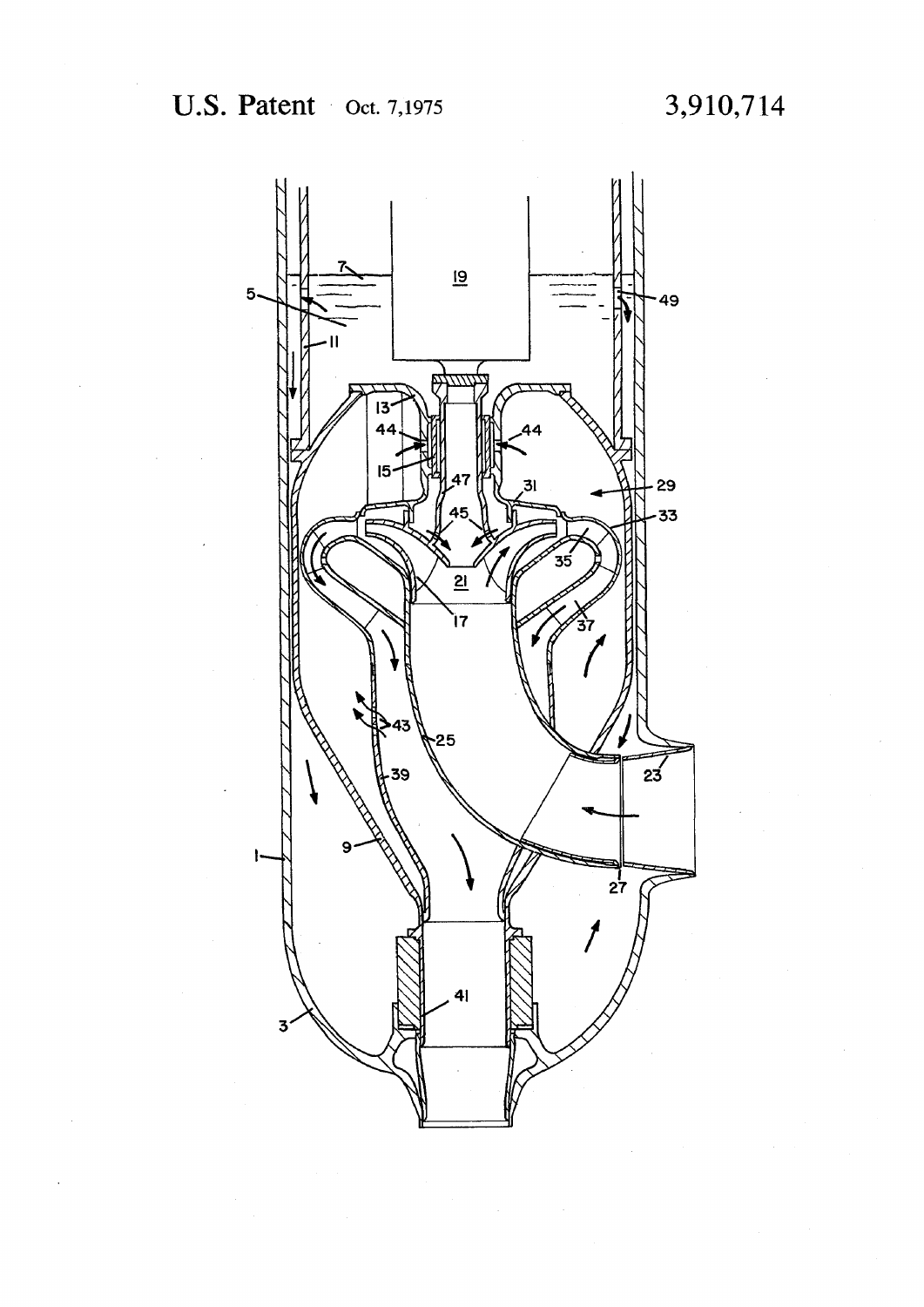This invention was made<sup>*i*</sup> in the course of, or under a contract with the United States Atomic Energy Com- 5

temperature, high pressure liquids, particularly liquid **metals.**  $\mathbb{Z}$  is  $\mathbb{Z}$  if  $\mathbb{Z}$  is  $\mathbb{Z}$ .

Certain types of nuclear reactors are cooled by liquid 10 shaft obstruction in the impeller eye 21.<br>
letal i.e. *is* sodium. The coolant is normally supplied Fluid enters through frustoconical reducer 23 which metal, e.g., sodium. The coolant is normally supplied Fluid enters through frustoconical reducer 23 which by a centrifugal pump. One type involves a rotor is mounted in the wall of tank 1. It then is conducted mounted within a sump, but fed by a system that bypasses the sump so as to reduce head losses due to enshown in U.S. Pat. No. 3,467,035, granted Sept. 16,

In an operating reactor system, such pumps are sub**ject to high mechanical stresses and thermal shock. They should be suitable' for handling'liquid metal at** temperatures up to 1200°F and for thermal shocks up to 250°F/20 seconds.

Thermal shocks of this magnitude present several  $_{25}$ **problems. They may limit the thickness of the metal to** when thermal shock is applied to one surface only. It problems with component functional reliability.<br> **problems** with component functional reliability.<br> **problems** of the pressure inside and outside pump casing<br> **problems** with component functional reliability.

clearances. Therefore, thermal shock protection of the 35 bearing becomes a major problem.

It is therefore an object of this invention to provide hich will minimize mechanical s parts which are necessarily subject to thermal shocks, parts which are necessarily subject to thermal shocks, The relationship of the invention to the thermal eliminate thermal shock in parts necessarily subject to 40 shock and machanical stress will now be described

scribed above and inductive and is  $\frac{1}{2}$  sarved  $\frac{1}{2}$  sary to maintain the mechanical stresses comparatively **3,467,015. Novel features enable it to remain structure low. This impose s low d w**  *intervalse <b>s s <b><i>s s s s s s s s s s s s s s s s* ally sound under very high temperature levels (1200°F) sections are desirable to resist thermal shock and thick and severe thermal transients (250°F/20 seconds). This sections are desirable to resist mechanical stress. The and severe thermal transients (250°F/20 seconds). This sections are desirable to resist mechanical stress. The is accomplished by providing a chamber surrounding  $\alpha$  fluid holes 43 tend to equalize the pressures inside an  $i$  the pump casing and proving for bypass flow of limited <sup>50</sup> the pump casing and proving for bypass flow of limited <sup>30</sup> outside the pump casing 29. The latter, which is subject quantities of liquid so as to provide a system in which to high thermal shock, may therefore be made comp quantities of liquid so as to provide a system in which to high thermal shock, may therefore be made compar-<br>
pressure differences are minimized across walls which atively thin. The dilution resulting from the comparapressure differences are minimized across walls which atively thin. The dilution resulting from the compara-<br>are subject to thermal shock on one surface. By this ar-<br>tively small flow (say 1% of the pump discharge) into are subject to thermal shock on one surface. By this ar-<br>
rangement thermal shock is minimized on other walls, so the large volume of fluid in chamber 9 and tank 1

The drawing shows diagrammatically a vertical sec-<br>tion through a pump embodying the invention.

tion 3 which is closed except for the inlet and outlet connectors and which forms a sump which during operconnectors and which forms a sump which during oper-<br>ation contains a body of liquid 5 having an upper sur-<br>one side only, e.g., the pump casing 29, are made threeation contains a body of liquid 5 having an upper sur-<br>face 7. All parts of the pump except the drive shaft are eighths inch or less in thickness. This is practical be-

LIQUID METAL PUMP FOR NUCLEAR REACTORS **CONSCRIPTION** located below the level of surface 7. Within the tank is **, a chamber 9 above which is a support cylinder 11.** 

**BACKGROUND OF THE INVENTION**<br> **Examplement of chamber 9 is formed by a radial bearing housing 13 within which is a sodium lubricated bearing 15.** 

**mission. Example 17 is journaled in bearing 15 and The pump impeller 17 is journaled in bearing 15 and The invention relates generally to pumps for high is driven by hollow drive shaft 19, which is driven from** The invention relates generally to pumps for high is driven by hollow drive shaft 19, which is driven from merature, high pressure liquids, particularly liquid overhead, as shown in U.S. Pat. No. 3,467,015. The impeller 17 is of the overhung type, i.e., it is free. from shaft obstruction in the impeller eye 21.

by a centrifugal pump. One type involves a rotor is mounted in the wall of tank 1. It then is conducted mounted within a sumplement of the section of the section of the section of the section of the section of the section  **25** is slightly spaced from reducer 23 to leave a gap 27.

**ergy losses, induced vortices and turbulence which can 15 Th e internal diameter of conduit 25 is slightly reduced easily occur within the sump fluid. Such a pump is adjacent its inlet end, so there is a slight venturi effect**<br>shown in LLS Pat, No. 3.467.035 foranted Sent. 16. at gap 27.

1969 to Harvey G. Allen.<br>
In an operating reactor system such pumps are sub portion 31 of which is integral with bearing housing 13. <sup>20</sup> I ne outer portion 33 of the pump casing includes diffuser passages 35 and straightening vanes 37 which remove the tangential component of the fluid flow and increase the fluid static pressure. The liquid then flows out through discharge adapter 39 and discharge con-<br> **S** duit 41 which forms a continuation of chamber 0.

**1**<br>**15 5 5 15 15 6 5 5 5 16 16 16 16 16 16 16 16 16 16** The arrangements for minimizing thermal shock and a value that is not acceptable under pressurization and **arrangements for minimizing thermal shock and**  $\frac{1}{2}$  arrangements for minimizing thermal shock and  $\frac{1}{2}$  arrangements for minimizing thermal shock and other mechanical loading. This is particularly the case bleed a small proportion of the pump outlet flow into when thermal shock is emplied to one surface only. It chamber 9, which is filled with liquid, thus equalizing poses a serious threat to pump enclosure safety and  $\frac{1}{30}$  the pressure inside and outside nume casing 29 and dis **the pressure inside and outside pump casing 29 and dis**bolems will component functional relations.<br>
A hydrostatic radial bearing is an integral part of the the sedium lubricated begrings 15. Here the flam di the sodium lubricated bearings 15. Here the flow divides. A part flows downwardly through openings 45 in pump. Bearing exposure to thermal shock will cause the source of the state of  $\frac{1}{2}$  in the state of  $\frac{1}{2}$  is  $\frac{1}{2}$  in the state of the state of  $\frac{1}{2}$  is  $\frac{1}{2}$ . pamp. Bearing exposite to incrinat shock with ease vides. A part flows downwardly through openings 45 in relative thermal growth between the close running ... **hollow shaft 47 and into impeller 17. The remainder flows upwardly into the main body of fluid 5. It over**flows through openings 49 in cylinder 11. This bearing discharge and internal leakage enters gap 27, mixes with the feed, and re-enters the impeller.

shock and mechanical stress will now be described.

stress and eliminate thermal shock to the bearing.<br>The thermal shock arises from sudden changes in **SUMMARY OF THE INVENTION temperature of the fluid entering inlet nozzle 23, due to reactor startup and changes in operating conditions.**  This invention is directed to a pump of the type de-<br>scribed above and illustrated by U.S. Pat. No. 45 sary to maintain the mechanical stresses comparatively low. This imposes conflicting requirements, since thin the large volume of fluid in chamber 9 and tank 1 which are subject to high pressure differentials, and <sup>55</sup> and targe volume of them in champer **9** and tank **1** and tank **1** and tank **1** and tank **1** and tank **1** and tank **1** and tank **1** and tank thermal shock to the be to these parts, which may be made of thick material.

**BRIEF DESCRIPTION OF THE DRAWINGS** As mentioned above, it is highly desirable to mini**mize thermal shock to the sodium-lubricated bearing**  from the interior of chamber 9. As has been mentioned **DETAILED DESCRIPTION** earlier, the relatively small flow through openings 43 is **diluted by the large volume of fluid in chamber 9,**  The pump is located in a tank 1 having a bottom por-<br>on 3 which is closed except for the inlet and outlet  $\epsilon$  is thermal shock to the bearings.

**face 7. All parts of the pump except the drive shaft are eighths inch or less in thickness. This is practical be-**